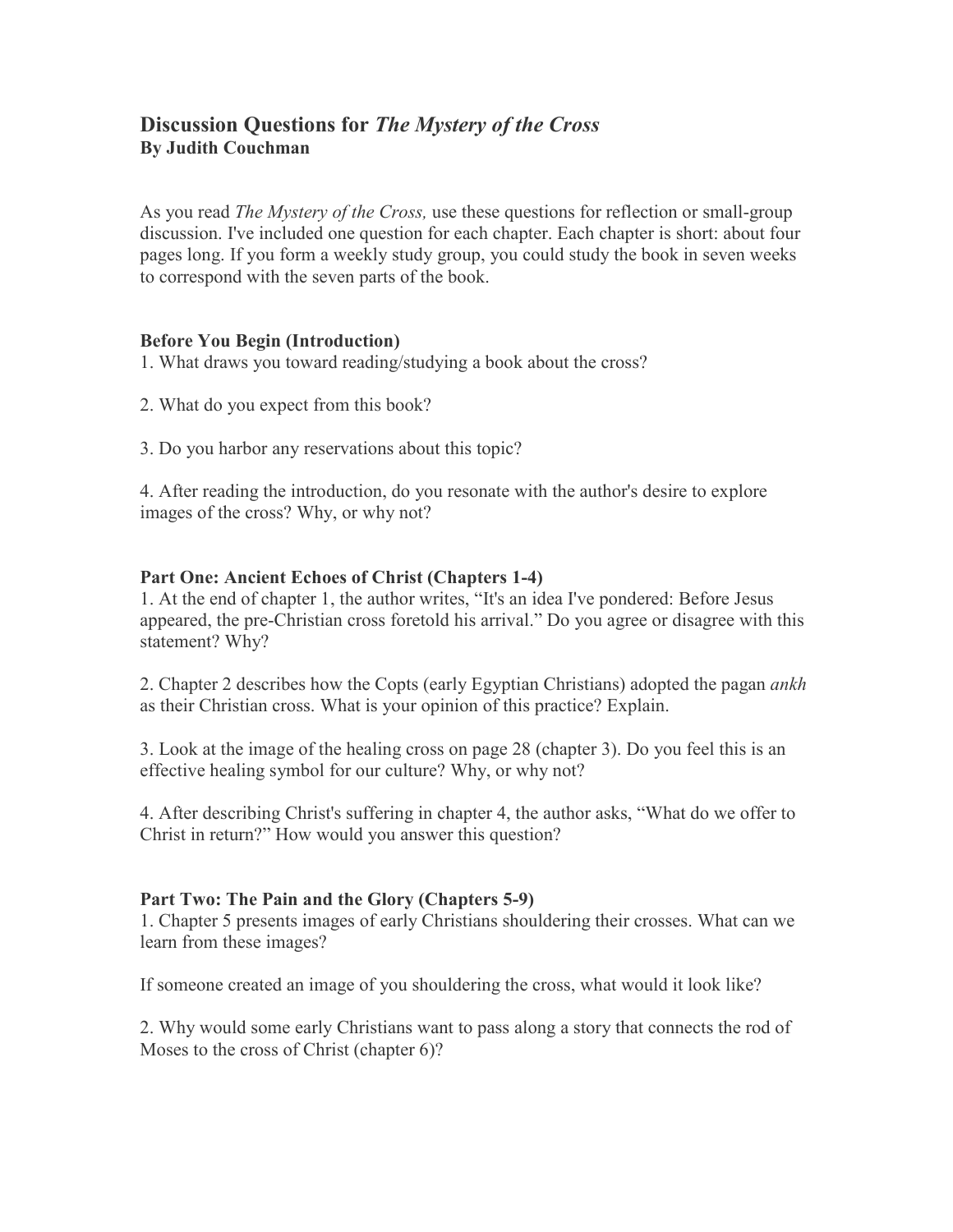What is your image of the Good Shepherd?

3. In addition to what you read in chapter 7, what evidence indicates that Christ is "King of All"?

4. Chapter 8 discusses images of Christ as the "Man of Sorrows." Why might this be an important image to early Christians?

How does it speak to you?

5. Why is the "Descent from the Cross" a crucial image for Christians to ponder (chapter 9)?

# **Part Three: Early Signs of Faith (Chapters 10-16)**

1. Two thousand years after Peter and other apostles, how are Christians still "crucified with Christ"?

What does "being crucified with Christ" mean to you (chapter 10)?

2. In the manner of early Christians in chapter 11, how can you increase your "cross senses"?

3. Why do people mock Christ's cross? Consider early Christianity through today.

At the end of chapter 12, the author asks, "Should contemporary Christians defend the mockery?" What is your answer?

4. After reading chapter 13, do you think an Easter (Pascha) celebration could incorporate whimsy? Why, or why not?

5. Consider the prayer stance of the *orans,* on page 42 (chapter 14). When a Christian prays with outstretched arms, what does this mean to you?

6. After reading chapter 15, do you think "signing the cross" should be part of Christian worship today? Why, or why not?

7. On page 94 (chapter 16), the author claims: "In our culture images of the cross appear so frequently, we barely notice. At the same time we often don't feel God's love, forgiveness, or presence. Could our cross consciousness and spiritual perceptions be cause and effect?" How would you answer this question?

# **Part Four: The Great Conversion (Chapters 17-21)**

1. Chapter 17 tells the story of Emperor Constantine and his vision of a *Chi-Rho* cross before a crucial battle. How can symbols of the cross cultivate faith?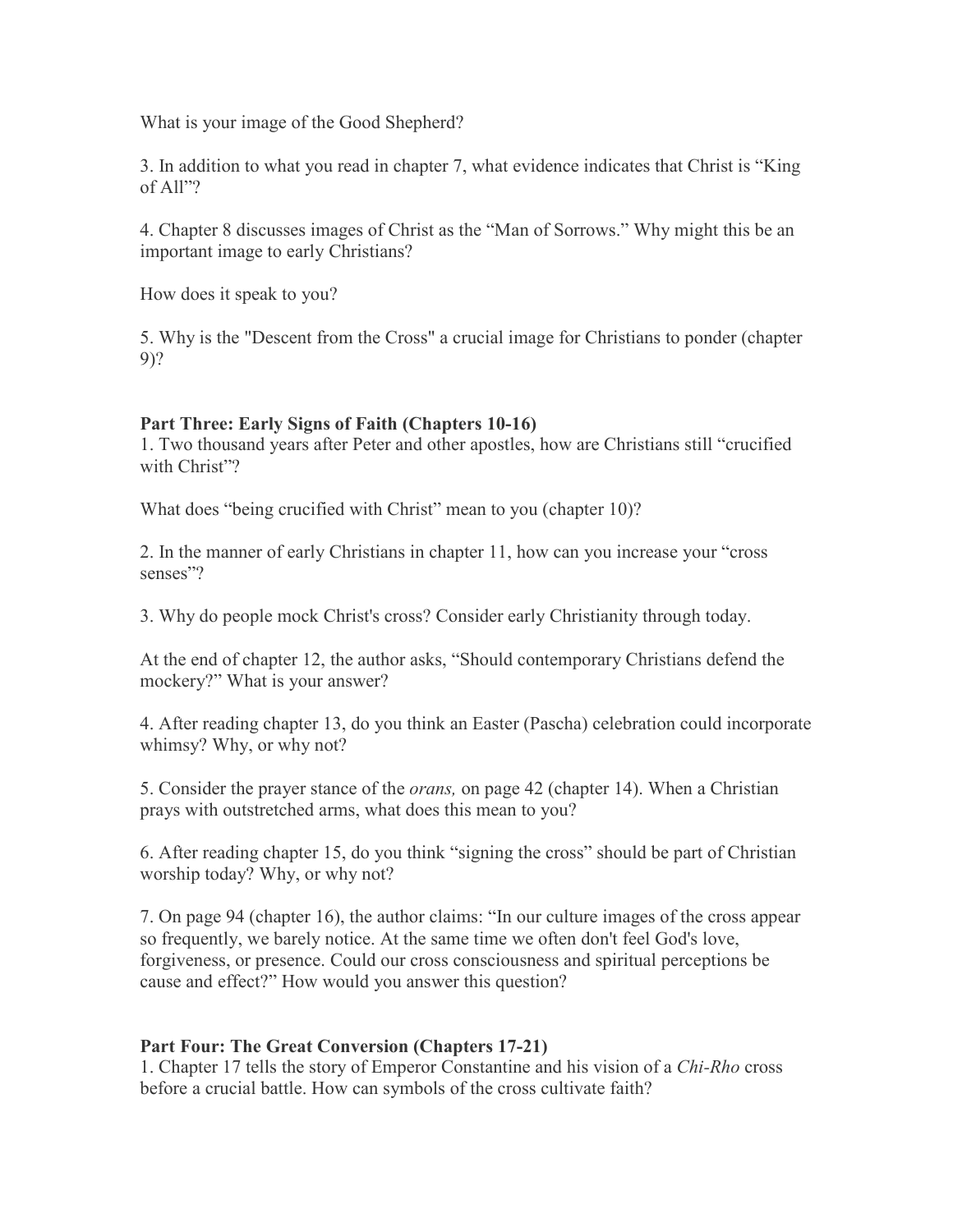2. Based on chapter 18, why would earlier Christians place so much emphasis on the "True Cross"?

What is your opinion of this practice?

3. What could a cross staked in the desert represent about the spiritual life (chapter 19)?

How could the cross speak to you when you're in a spiritual desert?

4. Chapter 20 features Celtic crosses. Through the centuries many people have felt drawn to these crosses. Why do you think this is so? What might be their spiritual message?

5. According to chapter 21, when people groups converted to Christianity, their old beliefs and practices mingled with the new. How does this occur in our culture?

In your opinion, when is this acceptable? When is it not?

### **Part Five: Daily Signs of Salvation (Chapters 22-26)**

1. Chapter 22 explores ancient oil lamps with crosses. How might they inspire and guide you?

2. Based on what you read in chapter 23, how do you hope for the cross to appear in your life? Why?

3. Do you believe the cross can protect you from harm or keep you from fear (chapter 24)? Why, or why not?

4. What do you think the cross represents to non-Christians today (chapter 25)? Explain.

5. According to chapter 26, why did crosses appear on the coins for the Roman Empire?

Do you think this parallels American coins that say, "In God We Trust"? Why, or why not?

### **Part Six: Ways to Worship (Chapters 27-33)**

1. Chapter 27 discusses the origin of the basilica church. For you, does it (or would it) make a difference in your worship to attend services in a cross-shaped church? Why, or why not?

2. In chapter 28 read the quotes from Clement of Rome and Dietrich Bonhoeffer on page 150. How would you summarize their insights to following Christ?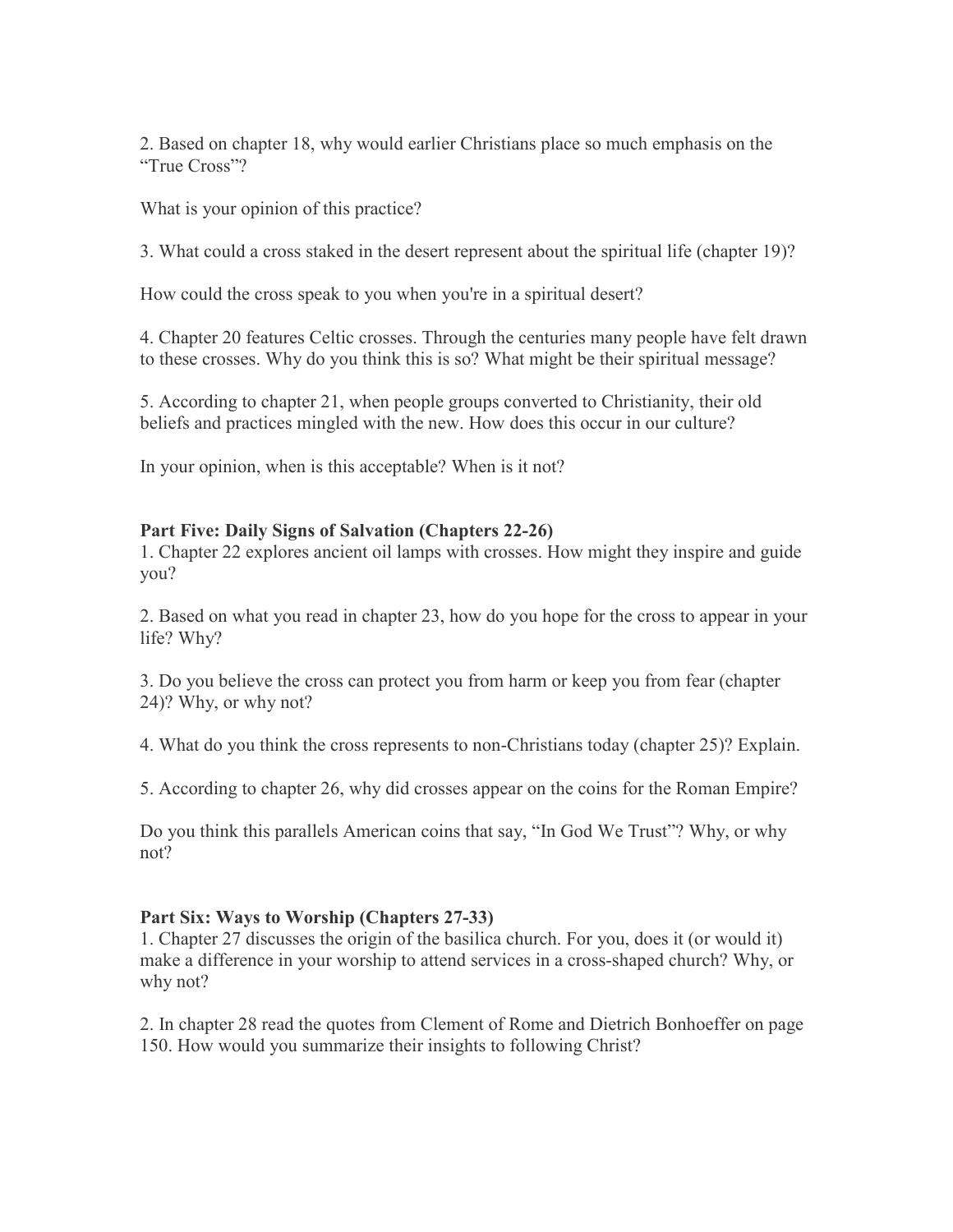What is your response to this advice?

3. In Chapter 29 reread the quote on page 155: "Blessed are those who, placing their trust in the cross, have gone down into the water." Why does trusting the cross lead to baptism?

What are the blessings for those who've been baptized?

4. Based on chapter 30, why is bread a powerful symbol for the spiritual life? For Christ's crucifixion? Give examples.

5. On page 163 from chapter 31, the author claims, "The cup demanded so much, not even Jesus wanted to drink it." What does the communion (Eucharist) cup require of us?

6. On page 166 from chapter 32, the author states, "More power inhabits an honest, satisfied spiritual life than owning the world's greatest treasures." Do you agree with her? Why, or why not?

How could this statement affect church life?

7. What can the iconoclasts and iconodules from Chapter 33 teach us about "the peaceable power of Christ's cross" (chapter 33)?

## **Part Seven: Enduring Mysteries (Chapters 34-40)**

1. Chapter 34 describes how early and medieval Christians traveled to visit the site of the Holy Sepulchre. Why would spiritual pilgrims need to visit the physical place of Christ's crucifixion and burial?

Do you believe these locations are more holy or miracle-provoking than ordinary places? Explain.

2. Based on chapter 35, how could the ecumenical attitude of Cuthbert and the crosses of the *Lindisfarne Gospels* be applied to your world? Give examples.

3. After reading chapter 36, do you think grace and spiritual sanctuary should be unlimited? Why, or why not?

How could you offer grace and sanctuary in your life?

How do you need these mercies for yourself? Be specific.

4. Chapter 37 describes how an early Christian liturgy helped Sabbath worshipers bring their "hearts up" to the Lord. How can we "bring our hearts up" in everyday life?

5. In chapter 38, how did the veiled cross enhance the meaning of a Good Friday service?